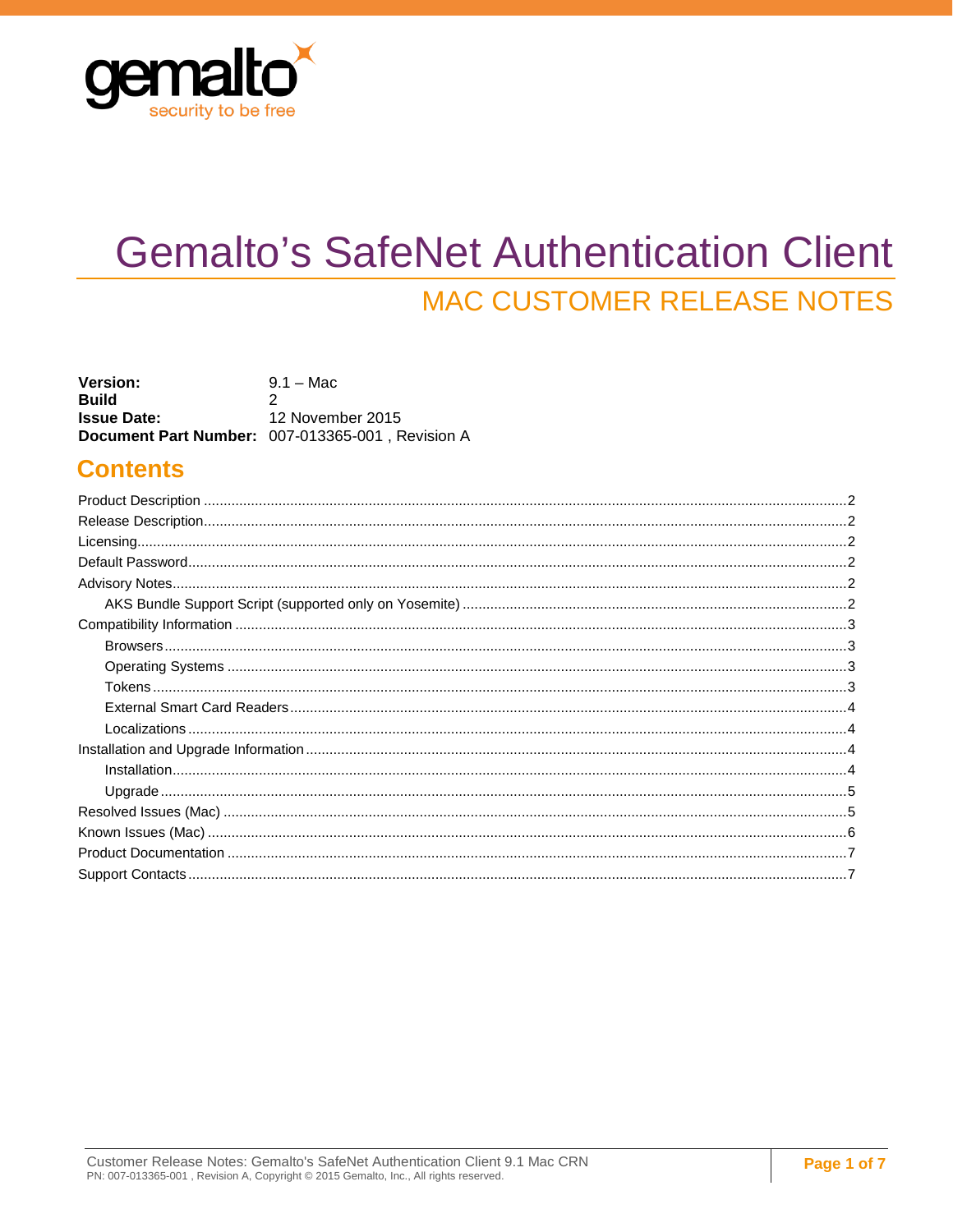## <span id="page-1-0"></span>Product Description

<span id="page-1-1"></span>Gemalto's SafeNet Authentication Client is public key infrastructure (PKI) middleware that provides a secure method for exchanging information based on public key cryptography, enabling trusted third-party verification of user identities. It utilizes a system of digital certificates, certificate authorities, and other registration authorities that verify and authenticate the validity of each party involved in an Internet transaction.

## <span id="page-1-2"></span>Release Description

The SAC 9.1 Mac release includes added support for El Capitan and covers bug fixes since the last version.

### <span id="page-1-3"></span>**Licensing**

The use of this product is subject to the terms and conditions as stated in the End User License Agreement. A valid license must be obtained from the SafeNet License Center:<https://lc.cis-app.com/>

## Default Password

<span id="page-1-4"></span>SafeNet eToken devices are supplied with the following default token password: **1234567890**

<span id="page-1-5"></span>We strongly recommend that users change the token password upon receipt of their token.

## Advisory Notes

### <span id="page-1-6"></span>AKS Bundle Support Script (supported only on Yosemite)

Due to customer issues, which related to tokens working in CCID mode on Mac 10.9, an AKS bundle support script was written to change the device connectivity from CCID to VSR (AKS) (i.e. the script allows end-users to choose which driver to work with: VSR (AKS), or CCID).

#### **To convert to VSR mode:**

From your terminal, run the script using the following command: **sudo /[script location]/Set2VSR.sh** This script comments the line in the CCID (ifd-ccid.bundle) driver, and then uncomments the relevant lines in the VSR (aks-ifdh.bundle) files.

#### **To convert to CCID mode:**

From your terminal, run the script using the following command: **sudo/[script location]/Set2CCID.sh** This script comments the line in the VSR (aks-ifdh;budle) driver, and then uncomments the relevant lines in the CCID (ifd-ccid.bundle) files.

**NOTE:** Ensure that the file permissions for both scripts are changed to 755 with M the chmod command: **chmod 755 /[scriptLocation]/Set2CCID.sh\ Set2VSR.sh**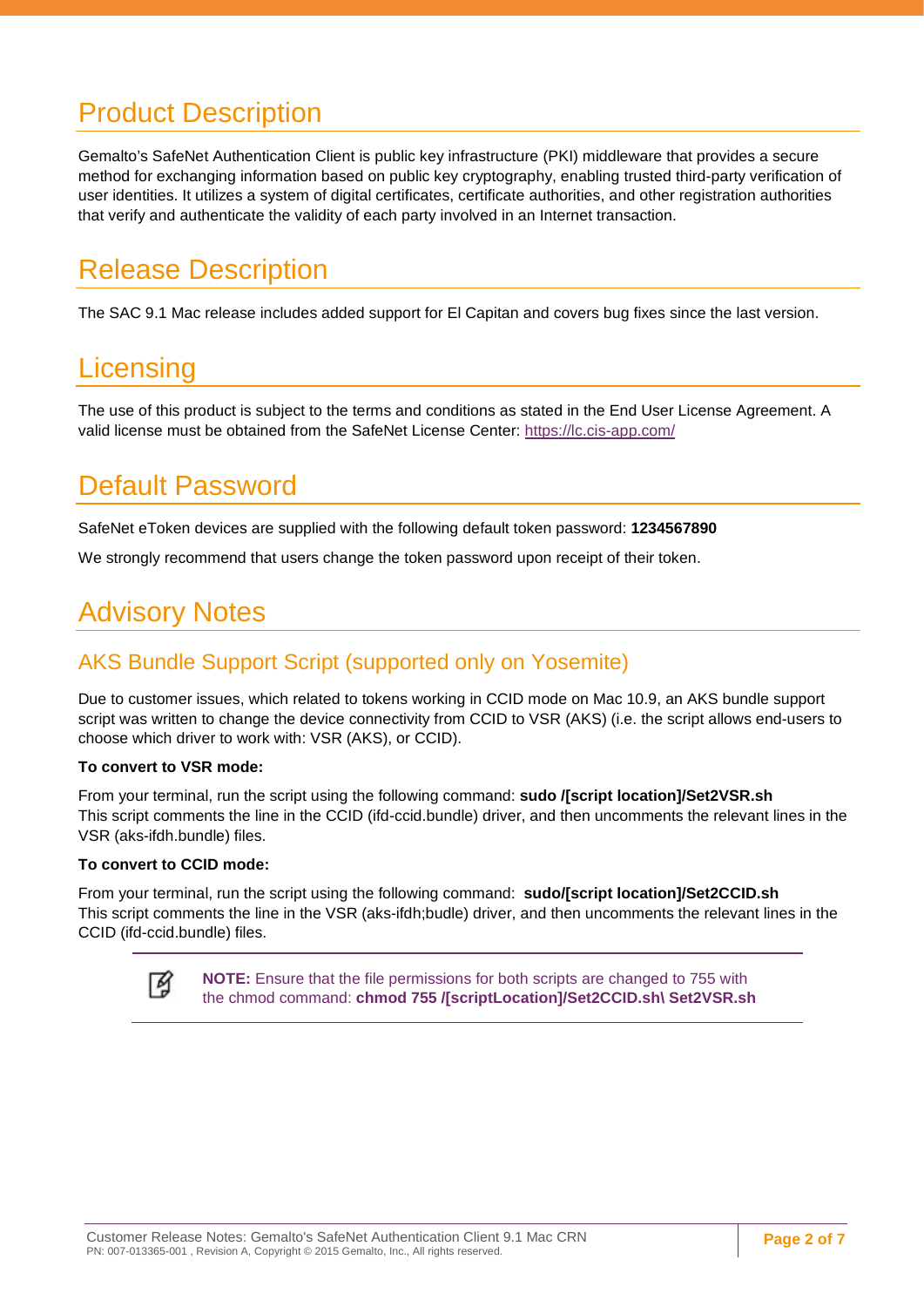## <span id="page-2-1"></span><span id="page-2-0"></span>Compatibility Information

### **Browsers**

SafeNet Authentication Client 9.1Mac supports the following browsers:

- <span id="page-2-2"></span>• Safari 9.01
- Firefox (up to and including version 41)
- Chrome (Current version 46)

### Operating Systems

<span id="page-2-3"></span>The following Mac operating systems are supported:

- OS X 10.10.5 Yosemite
- OS X 10.11.2 El Capitan

### **Tokens**

SafeNet Authentication Client 9.1 supports the following tokens:

#### **Certificate-based USB tokens**

- SafeNet eToken 5110
- SafeNet eToken 5110 HID
- SafeNet eToken 5100/5105
- SafeNet eToken 5200/5205
- SafeNet eToken 5200/5205 HID

#### **Smart Cards**

- SafeNet eToken PRO Smartcard 72K
- SafeNet eToken 4100

#### **Certificate-based Hybrid USB Tokens**

- SafeNet eToken 7300
- SafeNet eToken 7300-HID
- SafeNet eToken 7000 (SafeNet eToken NG-OTP)

#### **Software Tokens**

- SafeNet eToken Virtual
- SafeNet eToken Rescue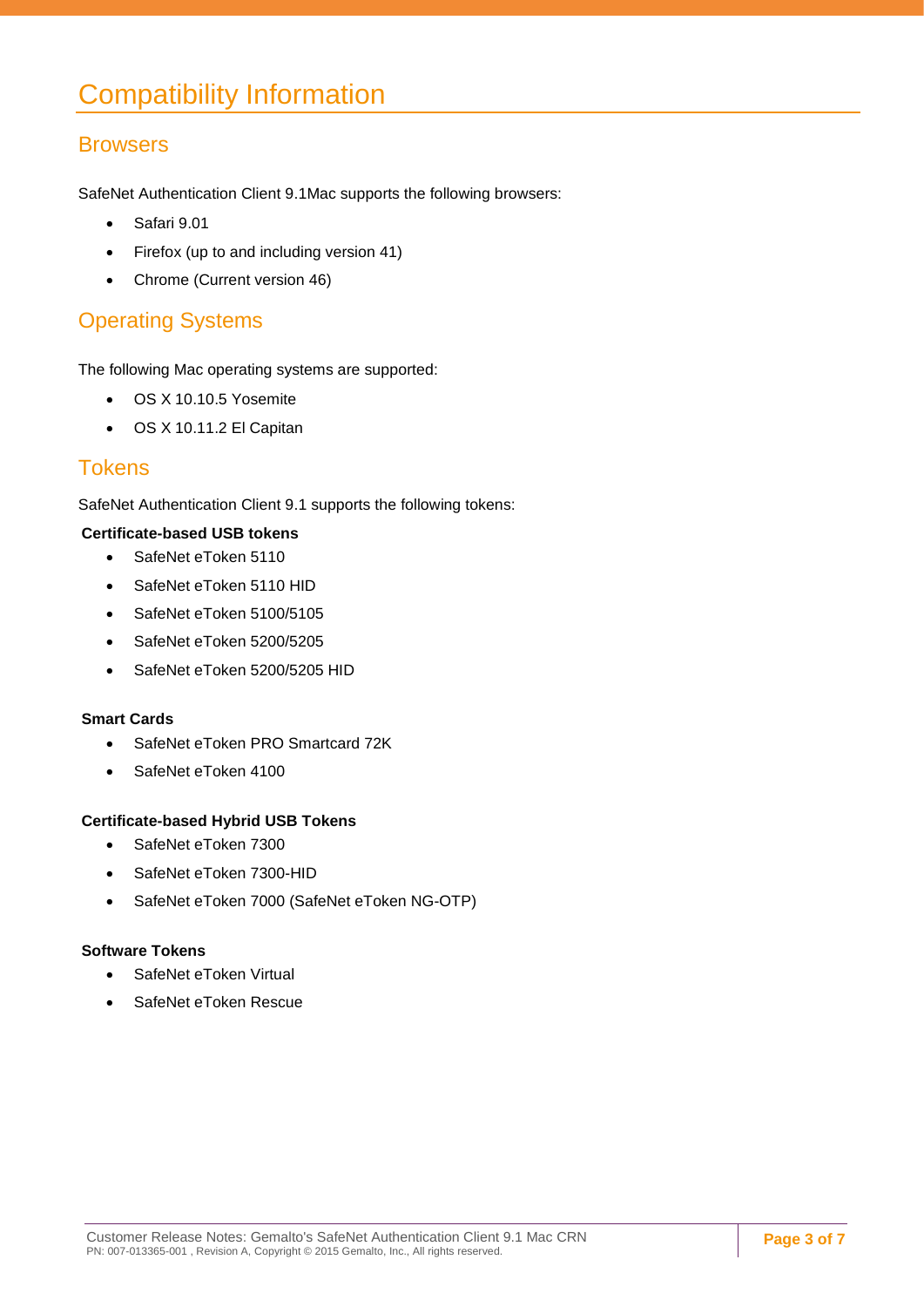#### **End-of-Sale Tokens/Smart Cards**

- SafeNet iKey: 2032, 2032u, 2032i ( Windows and Mac only)
- SafeNet smart cards: SC330, SC330u, SC330i
- SafeNet eToken 7100 (SafeNet eToken NG-Flash)
- SafeNet eToken 5000 (iKey 4000)
- SafeNet eToken 4000 (SC400)
- SafeNet eToken PRO Java 72K
- SafeNet eToken PRO Anywhere
- eToken PRO 32K v4.2B
- <span id="page-3-0"></span>• eToken PRO 64K v4.2B
- eToken Pro SC 32K v4.2B
- eToken Pro SC 64K v4.2B

#### External Smart Card Readers

SafeNet Authentication Client 9.1 supports the following smart card readers:

- SafeNet Reader CT 1100
- Gemalto IDBridge CT 40
- Gemalto IDBridge CT 30
- SCR 3310 v2 Reader
- Athena AESDrive IIIe USB v2 and v3
- ACR
- Athena Keyboard
- GemPC CCID
- Omnikey 3121
- Dell Broadcom
- **Unotron**

<span id="page-3-1"></span>

#### **NOTE:**

- SC Reader drivers must be compatible with the extended APDU format in order to be used with RSA-2048.
- The latest CCID Driver must be installed when using Athena v3.

### <span id="page-3-2"></span>**Localizations**

<span id="page-3-3"></span>SafeNet Authentication Client 9.1 supports only English for Mac.

### Installation and Upgrade Information

### **Installation**

SafeNet Authentication Client must be installed on each computer on which a SafeNet eToken, iKey token, or SafeNet smart card is to be used. Local administrator rights are required to install or uninstall SafeNet Authentication Client.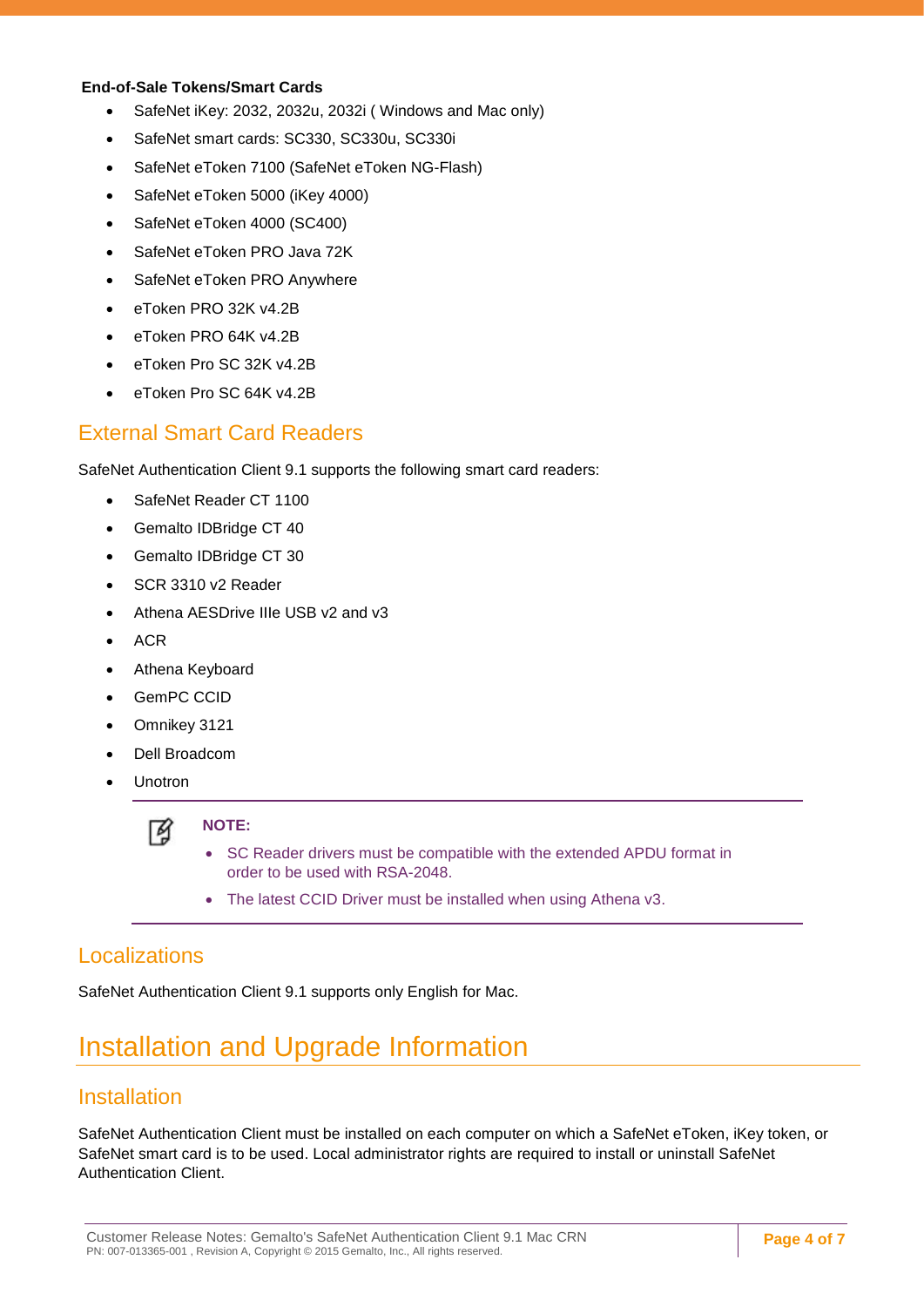### <span id="page-4-0"></span>Upgrade

The following is recommended when upgrading from Yosemite to El Capitan:

- If you have already upgraded your Mac to OS X El Capitan, whether or not you have SAC installed, install SAC 9.1.
- <span id="page-4-1"></span>• If you have yet to upgrade your Mac to OS X El Capitan, perform either one of the following:
	- Recommended Continue working with your current version of SAC. After upgrading to OS X El Capitan, upgrade to SAC 9.1.
	- Optional Install SAC 9.1 on your current Mac OS (OS X Yosemite). After updating to OS X El Capitan, re-install SAC 9.1.

## Resolved Issues (Mac)

| <b>Issue</b>           | <b>Description</b>                                                                                                                                                                                                                   |
|------------------------|--------------------------------------------------------------------------------------------------------------------------------------------------------------------------------------------------------------------------------------|
| ASAC-2608              | When downloading SAC from the internet, an error message appeared saying<br>that the SAC 9.0.mpkg file could not be opened as the identity of the developer<br>cannot be confirmed.                                                  |
| <b>ASAC-2651</b>       | Changes to the security configuration file caused the system to become<br>unbootable.                                                                                                                                                |
| <b>ASAC-2762</b>       | Working with TLS1.2 in Chrome and Safari caused errors.                                                                                                                                                                              |
| <b>ASAC-2432</b>       | When connecting a token on a Mac, the login screen was inactive (gray).                                                                                                                                                              |
| <b>ASAC-2394</b>       | Using tokens with CCID drivers is unstable, and causes the PCSCD to freeze.<br>Use the AKS Bundle Support script to Automatically switch from CCID to AKS<br>mode.<br>(See AKS Bundle Support Script for more details).              |
| ASAC-2385              | Connecting a token with a P12 certificate, caused SAC Tools and Keychain to<br>freeze.                                                                                                                                               |
| ASAC-2355<br>ASAC-2349 | The certificate cannot be accessed when trying to connect using VPN (SSL).                                                                                                                                                           |
| ASAC-2303              | SAC 8.2 SP2 (Mac) does not support upgrade from any previous version.                                                                                                                                                                |
| ASAC-2169              | Connecting a token and then removing it quickly, caused the monitor to freeze.                                                                                                                                                       |
| <b>ASAC-1941</b>       | After upgrading from SAC 8.2 SP2 (Mavericks) to Yosemite caused the smart<br>card to stop functioning. Installing SAC 9.0 resolves this issue.                                                                                       |
| <b>ASAC-1464</b>       | Previously, it was not possible to see a VPN certificate when using Mavericks.                                                                                                                                                       |
| <b>ASAC-1041</b>       | When MAC OS resumes after sleep mode, it takes a long time, sometimes<br>longer than a minute, for the token to be recognized in SAC Tools. This problem<br>does not occur with iKey tokens.                                         |
| ASAC-1036              | Summary: The "About" window was opened from the SAC tray menu, and it<br>was not closed. When the user navigated to a different window, the "About"<br>window disappeared, and the tray menu could not be opened from the tray icon. |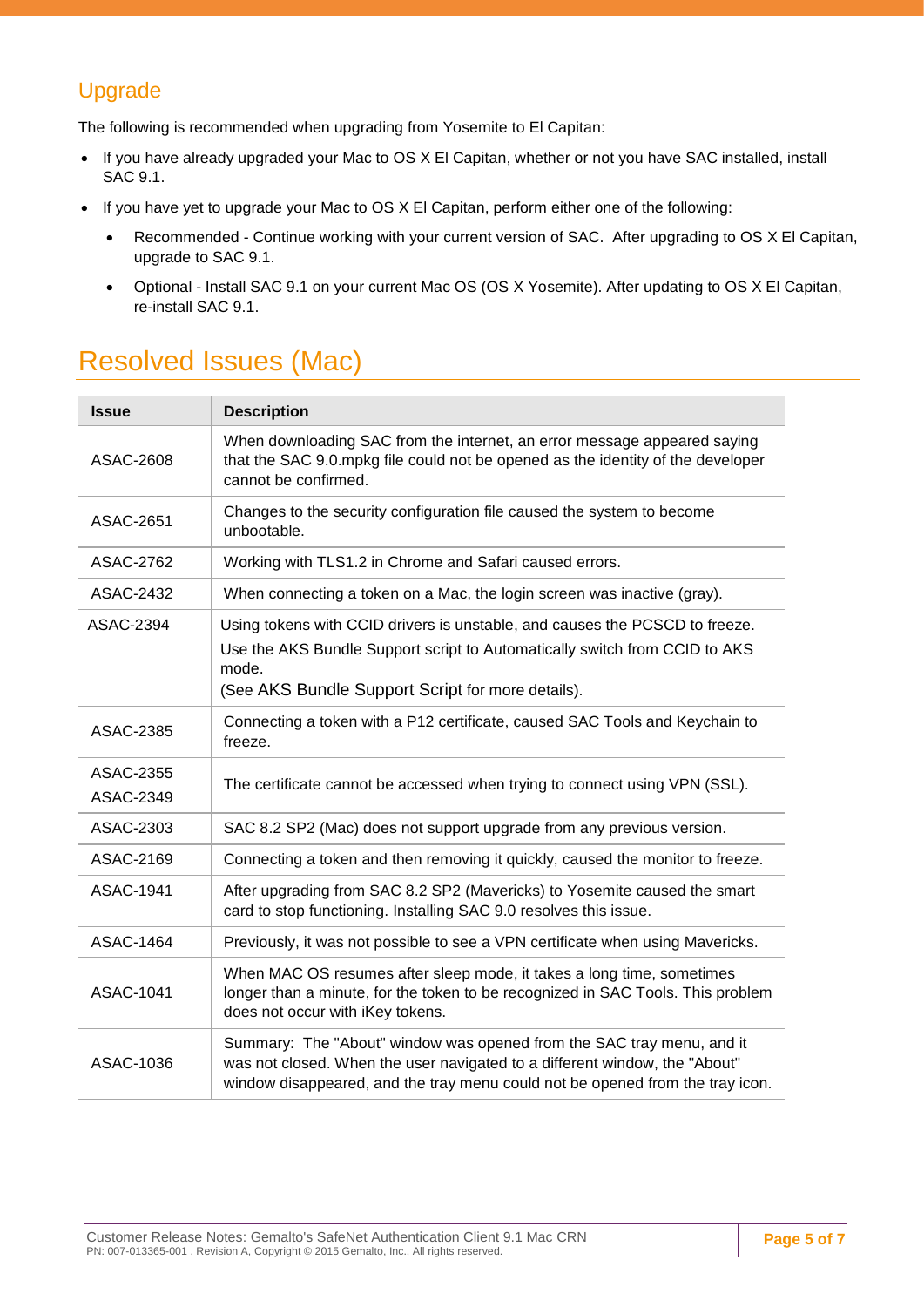## <span id="page-5-0"></span>Known Issues (Mac)

| <b>Issue</b>     | <b>Description</b>                                                                                                                                                                                                                                                                                                                                                                                            |
|------------------|---------------------------------------------------------------------------------------------------------------------------------------------------------------------------------------------------------------------------------------------------------------------------------------------------------------------------------------------------------------------------------------------------------------|
| ASAC-2862        | <b>Summary:</b> After upgrading to SAC 9.1, the version number in the About window<br>is not updated.<br><b>Workaround:</b> Restarting the SAC monitor or the machine will updae the version<br>number.                                                                                                                                                                                                       |
| ASAC-2299        | Summary: eToken Virtual devices that are locked to flash, and were enrolled on<br>SafeNet Authenticaion Manager using a USB 3 port, cannot function on a USB 2<br>port, and visa versa.<br><b>Workaround:</b> If the eToken Virtual was enrolled on a USB 3 port, then use the<br>token on a USB 3 port only. If the eToken Virtual was enrolled on a USB 2 port,<br>then use the token on a USB 2 port only. |
| ASAC-2298        | Summary: Connection problems occur when eToken Virtual devices are locked<br>to flash and enrolled on a VMware environment.<br>Workaround: When using an eToken Virtual device that is locked to flash, make<br>sure the device is enrolled on a regular environment and not VMware.                                                                                                                          |
| ASAC-2296        | <b>Summary:</b> eToken Virtual (on a Mac Yosemite) is not recognized in the<br>Keychain application, causing Safari, the default mail application and outlook<br>not to work.<br>See apple bug report: 19613234.<br>Workaround: None.                                                                                                                                                                         |
| ASAC-2235        | Summary: After installing SAC, the PKCS11 module was not inserted<br>automatically into Firefox's browser.<br>Workaround: Insert the module manually.                                                                                                                                                                                                                                                         |
| ASAC-2233        | Summary: After opening the KeyChain application and selecting the 'Lock all<br>Keychains' parameter, it is not possible to log on to the token in Keychain, and<br>SSL in Safari cannot be established.<br>Workaround: Disconnect the token, and then re-connect it.                                                                                                                                          |
| <b>ASAC-2227</b> | <b>Summary:</b> When two tokens are connected, one of the token's settings are not<br>accessible in SAC Tools.<br>Workaround: Work with one connected token at a time.                                                                                                                                                                                                                                        |
| ASAC-2223        | Summary: Occasionally, when an eToken is disconnected, and then a different<br>token is connected, the first token is still shown in SAC Tools. This is due to a<br>Mac OS X issue.<br>Workaround: Restart the machine.                                                                                                                                                                                       |
| ASAC-2191        | Summary: When working with a 5100 token that is recognized via the CCID<br>driver, the token might not be recognized or the system may not respond when<br>the machine returns from sleep mode.<br>Workaround: Re-insert the token.                                                                                                                                                                           |
| ASAC-2079        | Summary: Some Keychain related functions do not work on Yosemite when<br>using iKey 2032 and 4000.<br>Workaround: Disconnect and then connect the token.                                                                                                                                                                                                                                                      |